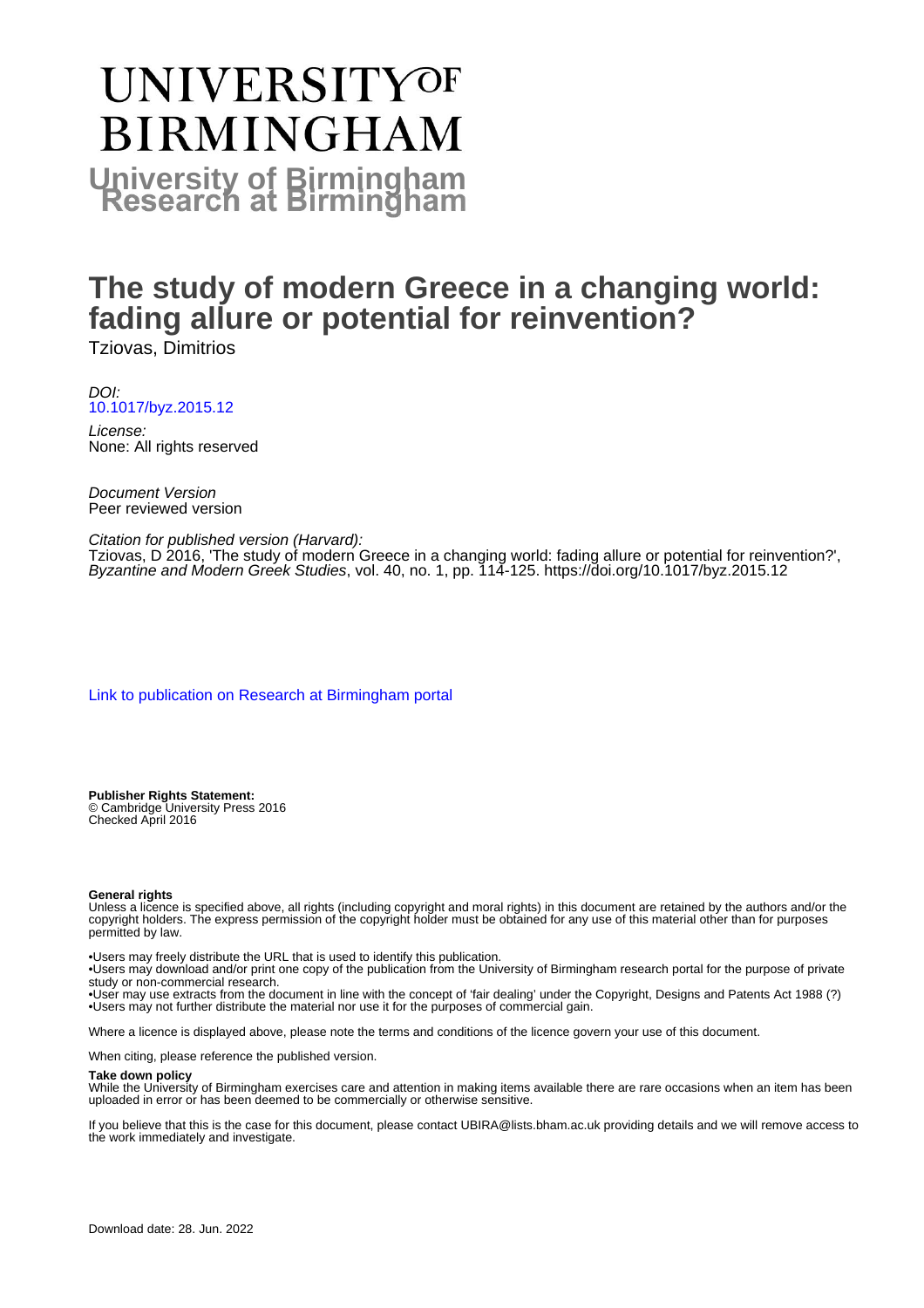# **The study of modern Greece in a changing world: fading allure or potential for reinvention?**

## Dimitris Tziovas

*University of Birmingham*

### [D.P.Tziovas@bham.ac.uk](mailto:D.P.Tziovas@bham.ac.uk)

Periodically reviewing developments in a subject area and reflecting on the past and future directions of a discipline can be useful and instructive. In the case of Modern Greek Studies, this has rarely been done, and most of the reviews of the field come from  $USA<sup>1</sup>$  $USA<sup>1</sup>$  $USA<sup>1</sup>$ So I take this opportunity to offer some thoughts on what has propelled changes in the field over the last forty years, on the fruitful (and occasionally trenchant) dialogue between Neohellenists inside and outside Greece and on the future of modern Greek studies as an academic discipline. During this period modern Greek studies have flourished with a number of new trends, debates and scholarly preoccupations emerging. At the same time many research students received their doctorates from departments of Modern Greek Studies, particularly in the United Kingdom, and were subsequently appointed to teaching posts at Greek, Cypriot or other European, American and Australian universities. Modern Greek departments in the UK have often been the driving force behind the discipline since the early 1980s. New approaches were introduced, challenging ideas were debated and influential publications emerged from those departments, which shaped the agenda for the study of modern Greek language, literature and culture. It should be noted that the influence of those departments in shaping the direction of modern Greek Studies has been out of all proportion to the number of staff teaching in them.

Modern Greek associations and societies outside Greece have contributed substantially to the promotion of the discipline by organizing conferences, publishing journals and launching websites. The American Modern Greek Studies Association (MGSA) was founded in 1968 and its *Journal of Modern Greek Studies* first appeared in 1983; the Modern Greek Studies Association of Australia and New Zealand was set up in 1990 and the European Society of Modern Greek Studies in 1995. These associations testify to the growth of Modern Greek Studies at the end of the twentieth century and have

<span id="page-1-0"></span><sup>1</sup> See the relevant sections of the special issues of the *Journal of Modern Greek Studies* 15. 2 (1997), 24.1 (2006), 29.1 (2011), 33.1 (2015).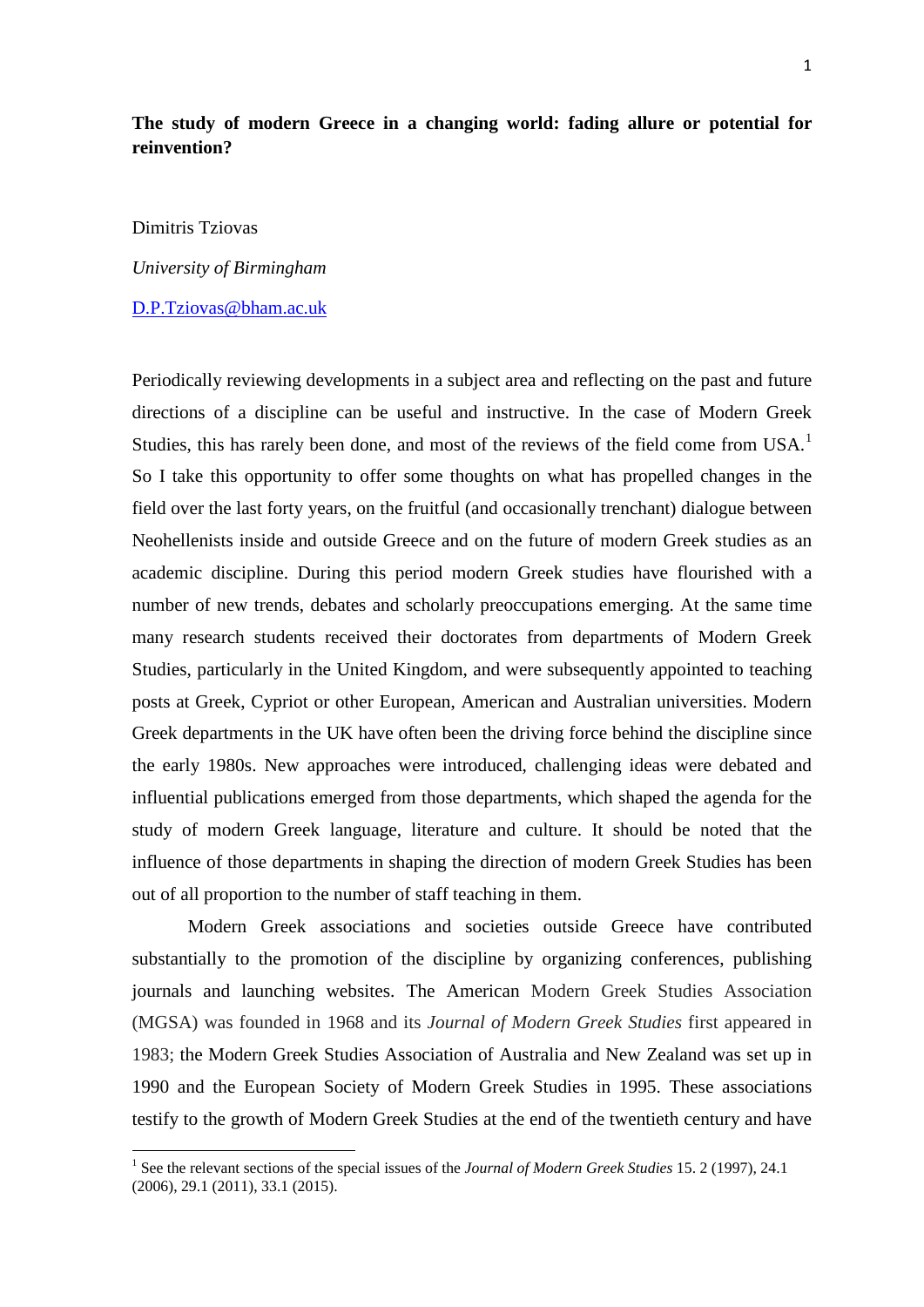contributed to a transnational dialogue and the interdisciplinary exchange of ideas. During this period more resources for scholars and students became available. Greek language dictionaries, grammars, new editions of texts, introductions to modern Greek literature and history, literary dictionaries, bibliographies (both general and more specialized) were published inside and outside Greece. Rare periodicals, old editions of books and other archival material were digitized and this has facilitated research enormously.

At the same time the field faced disciplinary and institutional challenges with the rise of critical theory and the changing relationship with emerging fields such as European Studies or with other cognate disciplines (e.g. Classics and Byzantine Studies) with which they had coexisted institutionally for a number of years. Though the two endowed chairs in the UK (the Koraes Chair of Modern Greek and Byzantine history, language and literature at King's College London and the Bywater and Sotheby Professorship of Byzantine and Modern Greek language and literature at Oxford) combined Byzantine and Modern Greek language and literature, this symbiosis became increasingly strained as the two subjects developed in different directions and Modern Greek Studies acquired scholarly identity and intellectual confidence.

The conceptualization of Modern Greek Studies as part of a broader field called 'Hellenic Studies' continued at both institutional and scholarly levels. A number of programmes in the USA have taken the name Hellenic Studies while past university departments (e.g. Birmingham's Hellenic and Roman Studies Department) or current centres and institutes (e.g. Centres for Hellenic Studies at King's College London and University of Reading, the Hellenic Institute at Royal Holloway, or the Hellenic Observatory at the London School of Economics) have followed a similar pattern. In 1991 David Ricks proposed a syllabus of Greek poetry from Homer to Patrikios for students of 'Greek' *tout court*<sup>[2](#page-2-0)</sup> while books and anthologies promoted a similar 'Hellenic' approach. In the past it was the language which provided the Hellenic link but this has gradually been weakened as fewer language courses, covering different periods of the language, are now offered by university departments and terms such as 'Byzantine Greek', used for summer language courses, seem to undermine notions of linguistic continuity. So has a new vision of the subject and its institutional position been developed since the 1970s?

As Greece became more integrated into Europe (joining the EEC in 1981 and the eurozone in 2001-notwithstanding the current economic crisis), some tried to set Modern

<span id="page-2-0"></span><sup>2</sup> D. Ricks, 'Greek *tout court*?', *Arion*, 1.3 (Fall 1991) 29-44.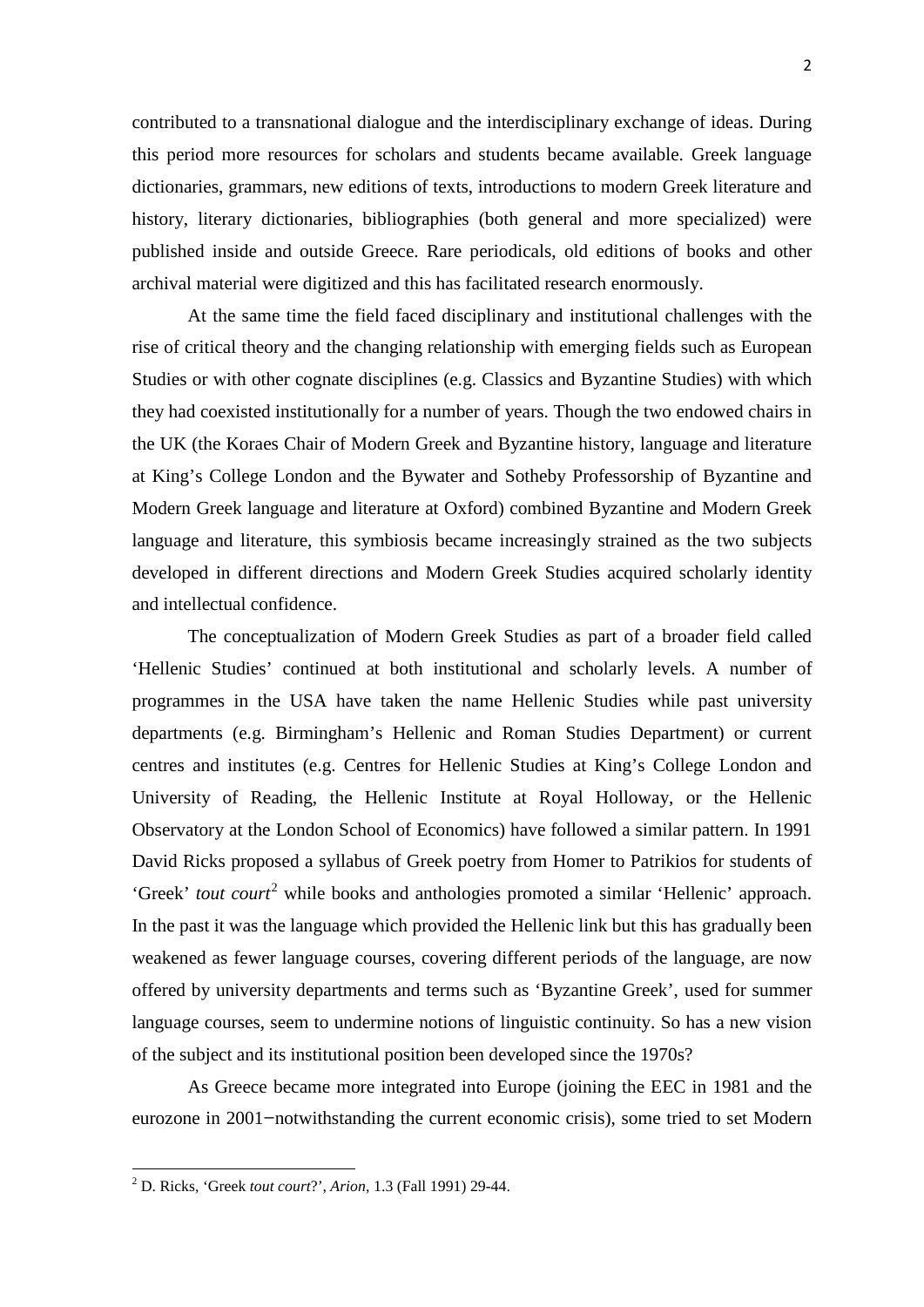Greek Studies within the context of European Studies (the Eleftherios Venizelos Chair of Contemporary Greek Studies at the Hellenic Observatory, which is part of the European Institute, was established at the LSE in 1996) and to follow the trend observed in the teaching of other modern European languages to expand beyond the narrow confines of language and literature to the fields of film, politics, gender and cultural studies.<sup>[3](#page-3-0)</sup> In the meantime scholars teaching and researching in various non-Modern Greek Studies Departments or Centres across the UK contributed influential books and articles on Greece to the enrichment of the field, thus further expanding the horizons of Modern Greek Studies.

In the 1980s and 1990s the proliferation of studies by Anglophone anthropologists working on Greece, most of whom had been students of John Campbell at St Antony's College, Oxford, raised the profile of Modern Greek Studies and had a significant impact on the understanding of Greek society and culture outside Greece. They mark the transition of the field from the *aesthetic*, driven by artistic appreciation, to *ethnographic* era, driven by the 'counter-politics of cultural minorities'.<sup>[4](#page-3-1)</sup> Now that some of these anthropologists have started moving away from Greece to new fields of research, the current economic crisis seems to offer new opportunities for anthropologies of crisis and ethnographic perspectives on public spaces and cityscapes. By comparison with anthropologists the number of historians in the UK universities doing research on modern Greece was and still is relatively small and the numbers have gone down even further in the last few years, despite the fact that in Greece proper the number of history departments has increased and historical studies have flourished.<sup>[5](#page-3-2)</sup> The three histories of modern Greece in English by Richard Clogg (1979, 1992, 2002), Thomas W. Gallant (2001, 2015) and John Koliopoulos and Thanos Veremis (2002, 2010), which have appeared or been reprinted in the last few decades together with some other influential studies (notably the work of Mark Mazower), have meant that there are now sufficient bibliographic resources available in English for teaching modern Greek history courses without recourse to Greek

<span id="page-3-0"></span> $3$  Following this trend a number of departments were renamed during the early 1990s (e.g. from Departments of French to Departments of French Studies). In this respect, it should be noted that my chair is the first and only such chair in the UK in Modern Greek Studies and not just in Modern Greek or Byzantine and Modern Greek Language and Literature, notwithstanding the fact that the most recently updated subject benchmark statement for the subject by the Quality Assurance Agency for Higher Education (December 2014) refers to 'Modern Greek', not Modern Greek Studies.

<span id="page-3-1"></span><sup>&</sup>lt;sup>4</sup> V. Lambropoulos, 'Modern Greek Studies in the age of ethnography', *Journal of Modern Greek Studies* 15.2 (1997), 199.

<span id="page-3-2"></span> $5$  Compared to the scarcity of historians in the UK and the rest of Europe (with the exception of Greece and Cyprus) there is a slight increase in the number of historians dealing with modern Greece in US and Canadian universities.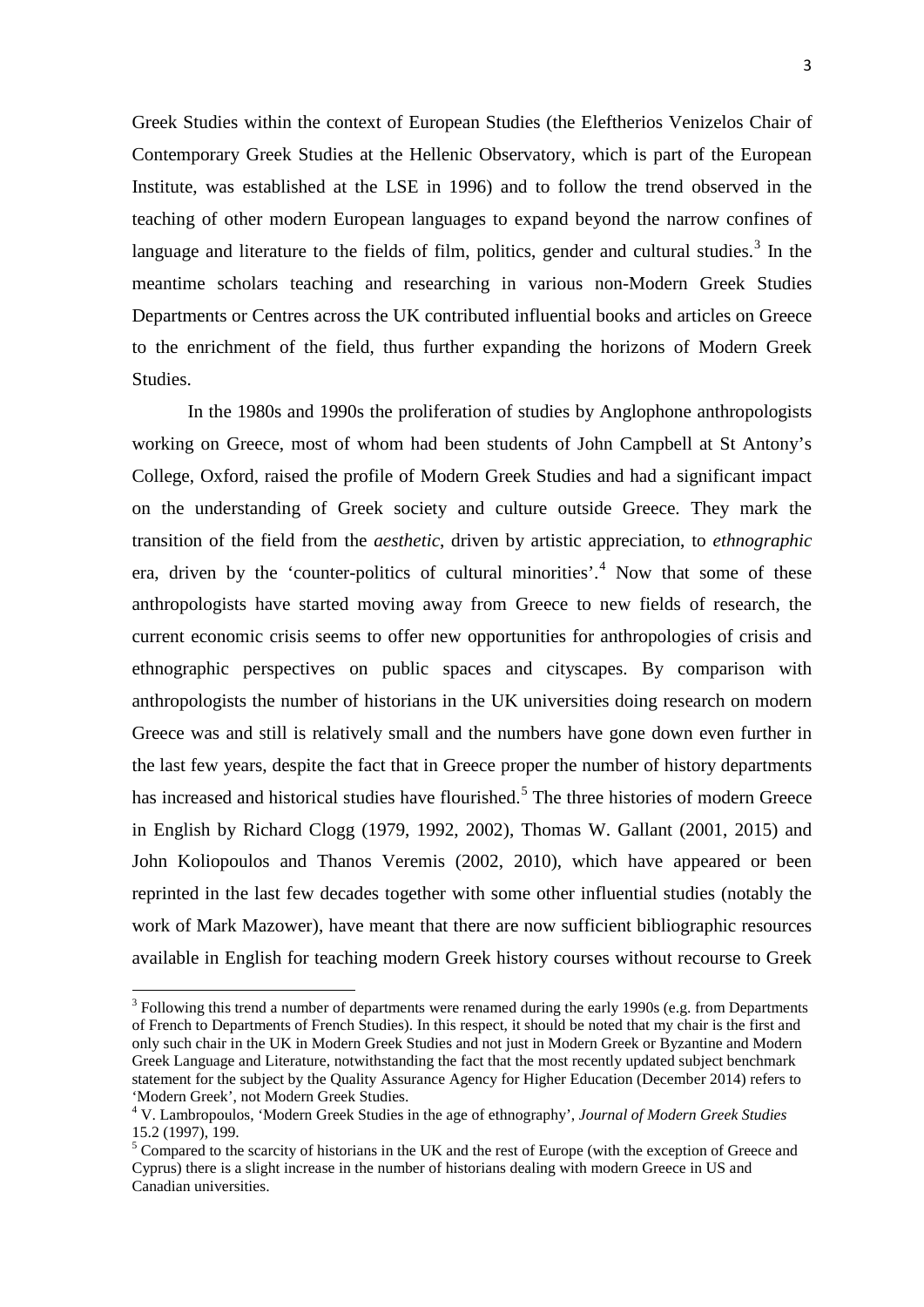sources. Though the lack of books on the Greek War of Independence and the period of Ottoman Rule after the Fall of Constantinople was remedied by a retired English schoolteacher,<sup>[6](#page-4-0)</sup> the range and impact of historical research conducted outside Greece can be compared favourably with that in the area of literary studies or linguistics.

Given the scarcity of Modern Greek historians in the Anglophone world, it was left to a broad-ranging Byzantinist, Anthony Bryer, to offer an alternative vision in his historical overview of Byzantine and Modern Greek Studies published in this journal in 1988. There he argued that 'it was history and the *Tourkokratia*, rather than language and *laographia*, which would most effectively bring Byzantine and Modern Greek Studies together'.<sup>[7](#page-4-1)</sup> Institutionally, Bryer implemented this vision with a 'new blood' post in Ottoman Studies in 1984 and the expansion of the Centre for Byzantine, Ottoman and Modern Greek Studies. Though Bryer's suggestion was not widely endorsed, there was a convergence between the study of history and literature in the last quarter of the twentieth century due to the fact that the 'nation' and the 'past' were topics widely debated in both areas and historical fiction in Greece and elsewhere was also revived following postmodernist trends. Fictional invention and authentic archival or oral material have often gone hand in hand in Greek novels since the 1980s, blending literary writing with historiography in various versatile ways.

The increasing interest in constructions of the past and representations of the nation is related to the foregrounding of questions of identity and Greekness and the reassessment of the Ottoman and Balkan legacies as repressed sites of national trauma. The diplomatic isolation of Greece during the controversy over 'owernership' of the name Macedonia fostered the sense of a 'brotherless' nation and the perception that outsiders do not understand the Greek position. This, in turn, intensified the nation's introversion and promoted Greek exceptionalism. *Difference* and *exclusion* emerged as the dominant tropes of scholarly investigation and framed discussions inside and outside Greece. Under the impact of post-colonial studies, Greece has been seen as a semi-colonial site – a case of colonialism without actually having been a colony – and has occasionally been compared with Ireland, one of the few European countries regarded as postcolonial. Since the 1990s the discussion as to whether the discourse of Balkanism is a subspecies of Orientalism has

<span id="page-4-0"></span><sup>6</sup> D. Brewer, *The Flame of Freedom: The Greek War of Independence, 1821-1833* (London 2001) and *Greece, the Hidden Centuries: Turkish Rule from the Fall of Constantinople to Greek Independence* (London 2010).

<span id="page-4-1"></span><sup>7</sup> A. Bryer, 'Byzantine and Modern Greek Studies: a partial view', *BMGS* 12 (1988) 22.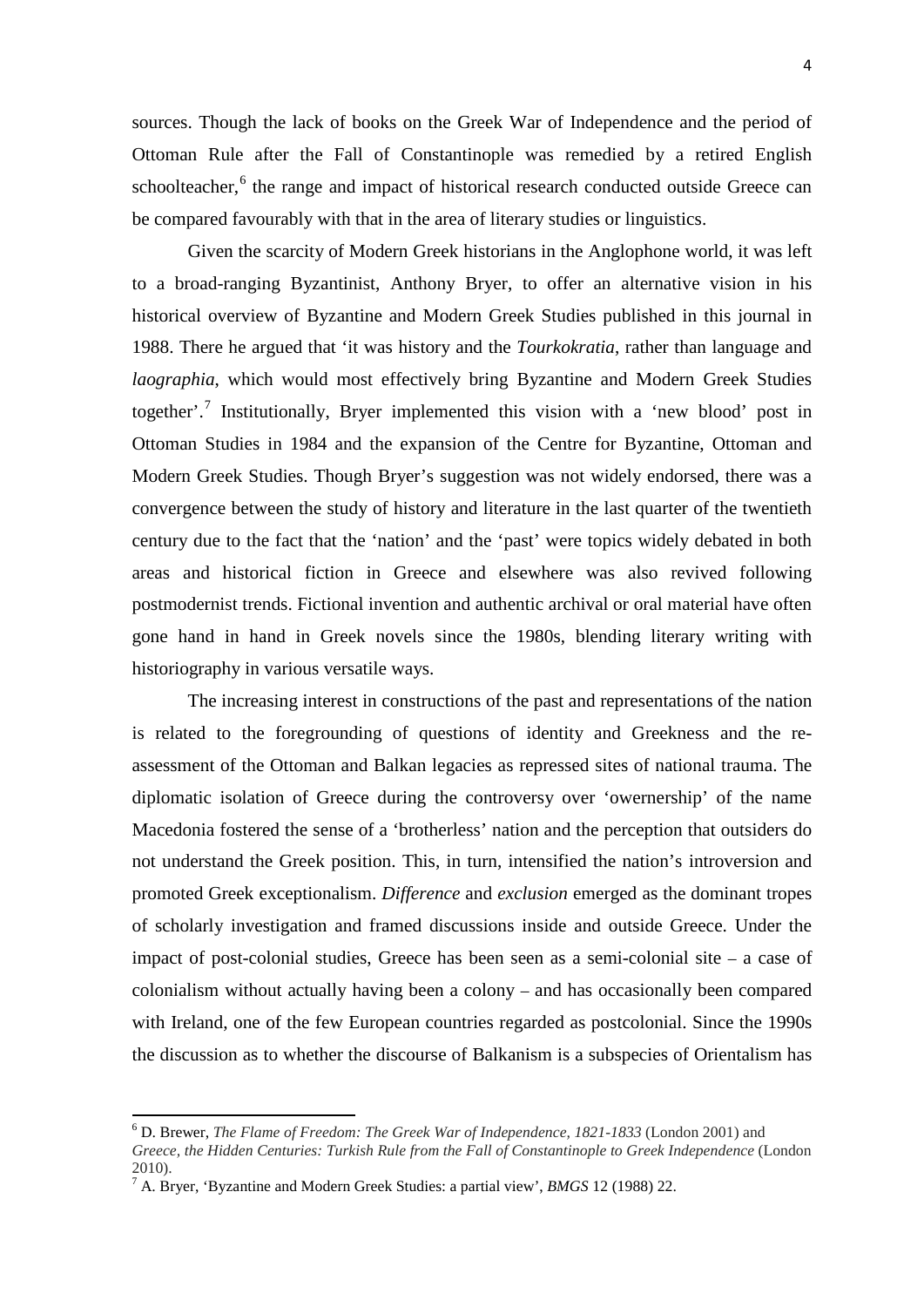also contributed to a postocolonial take on the region and its transition from empires to nation-states.

The formation of the Greek nation has been related to an imaginary process or dream work and it has been claimed that 'to study Greece as a nation is to study a particular historical form or expression of the national fantasy, for the national essence of Greece as such, as 'Being', "does not exist"<sup>[8](#page-5-0)</sup>. Such claims have engendered a good deal of discussion and placed constructions of the nation, cultural memory and the reimagination of the past at the heart of historical and cultural investigation. Nation-state building has been seen as a dynamic field of scholarship, while Greece has served as a reference point in all major studies on nationalism (e.g. the work of Elie Kedourie, Eric Hobsbawm and Benedict Anderson). Some Greek historians focus on the history of the Greek state (George Dertilis, Kostas Kostis<sup>[9](#page-5-1)</sup>) while others, particularly non-Greek historians (Thomas W. Gallant, Molly Greene<sup>[10](#page-5-2)</sup>), argue that the focus should be on the Greeks as a broader, diasporic category, susceptible of comparative and transcultural research.

Migration, an emphasis on forgotten communities (e.g. the Greek-speakers of the Caucasus) and the growing awareness of minorities in Greece has led to studies exploring different definitions of what it is to be Greek in recent centuries, the history of the Greek diaspora, and representations of otherness in Greek literature and culture.<sup>[11](#page-5-3)</sup> Issues of identity and the reconsideration of otherness offered new opportunities for social scientists, historians and literary scholars to work together. For example, the growing interest in the Greek diaspora and the rethinking of Greek modernism has contributed to a re-assessment of the work of Nicolas Calas (1907-88) while diaspora communities, particularly in the USA, has provided a lifeline for some Modern Greek programmes.

<span id="page-5-0"></span><sup>8</sup> S. Gourgouris, *Dream Nation: Enlightenment, Colonization and the Institution of Modern Greece* (Stanford 1996) 38. <sup>9</sup> G. V. Dertilis, *Ιστορία του ελληνικού κράτους, 1830-1920* (Herakleion 2014, earlier editions Athens 2004

<span id="page-5-1"></span>and 2005) and K. Kostis, *'Τα κακομαθημένα παιδιά της Ιστορίας': Η διαμόρφωση του νεοελληνικού κράτους, 18ος -21ος αιώνας* (Athens 2013). <sup>10</sup> See the Edinburgh History of the Greeks, the 10-volume series covering the history of Greece and the

<span id="page-5-2"></span>Greeks from antiquity to the present day, edited by Thomas W. Gallant. Molly Greene has written the volume covering the period from 1453 to 1774.

<span id="page-5-3"></span><sup>&</sup>lt;sup>11</sup> P. Mackridge and E. Yannakakis (eds), *Ourselves and Others: The Development of a Greek Macedonian Cultural Identity Since 1912* (Oxford 1997), E. Politou-Marmarinou and S. Denissi, *Ταυτότητα και ετερότητα στη λογοτεχνία, 18ος-20ός αι.* (Athens 2000), R. Clogg, *Minorities in Greece: Aspects of Plural Society* (London 2002), D. Tziovas (ed), *Greek Diaspora and Migration since 1700* (Farnham 2009), D.

Christopoulos, *Ποιος είναι Έλληνας; το καθεστώς ιθαγένειας από την ίδρυση του ελληνικού κράτους ώς τις αρχές του 21ου αιώνα* (Athens 2012).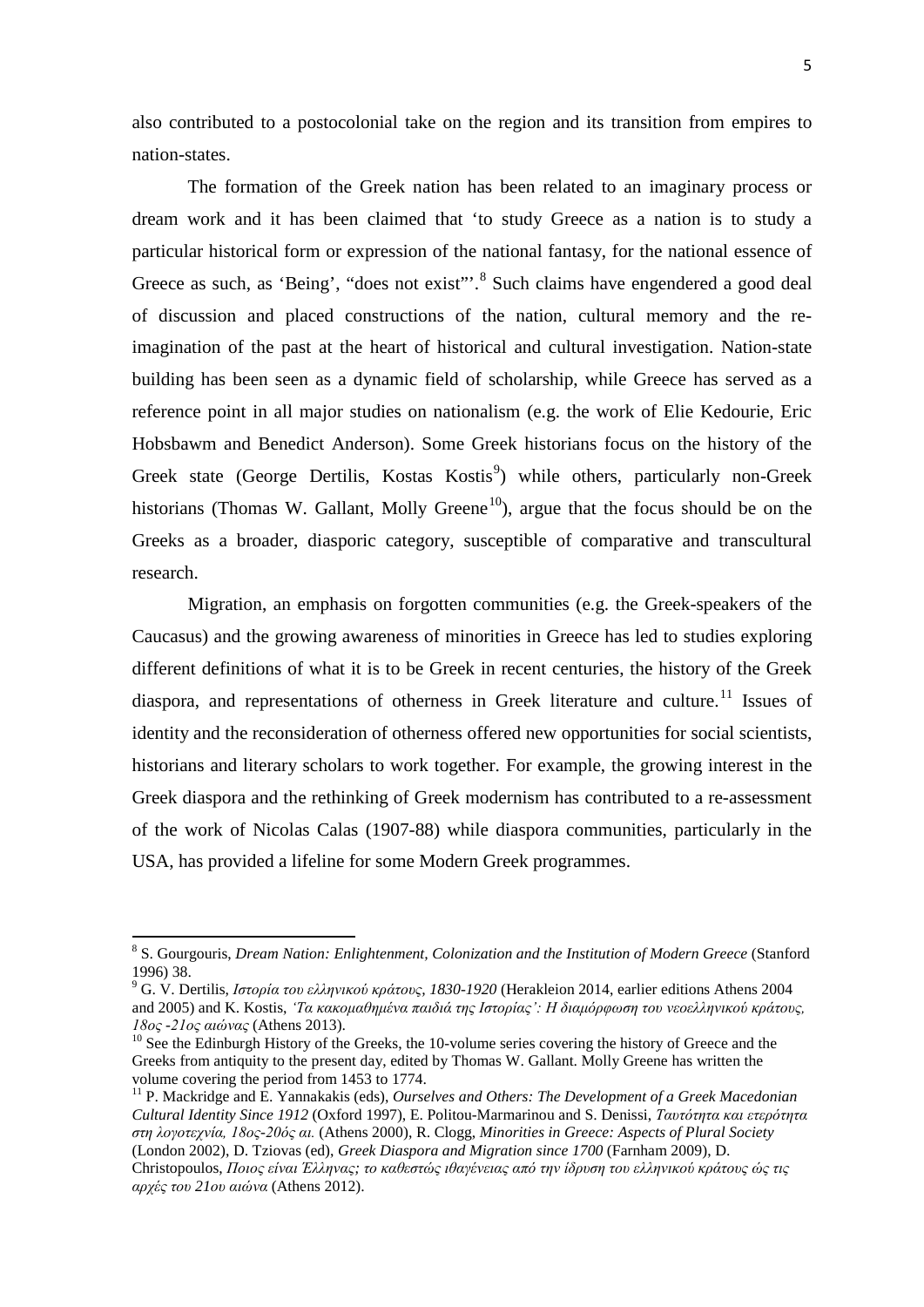Moreover, studies on Greek women, youth, gender and sexuality proliferated, bringing scholars from various disciplines closer. While the women's movement in Greece in the 1980s was more politically oriented and concerned with changes to family law, researchers outside Greece published some important studies on women and gender.<sup>[12](#page-6-0)</sup> These studies are not an isolated academic phenomenon and their publication can be paralleled in the explosion of fiction (both popular and literary) written by women. In the last thirty years most of the best-selling writers of Greece have been women, whereas in the past the limelight was reserved for their male counterparts.

A further demonstration of the impact of Anglophone Neohellenists is their role in introducing the term 'modernism' to modern Greek literary studies, replacing earlier, by now dated or simply rather vague, terms used by Greek critics. Two edited volumes published in the 1990s were instrumental in this respect while in this journal the question had been raised even earlier as to whether postmodernism was possible in Greece.<sup>[13](#page-6-1)</sup> Similarly it has also been claimed that the absence of a significant avant-garde or an indigenous modernist tradition make postmodernism the 'impossible paradox of contemporary Greek literature'.<sup>[14](#page-6-2)</sup> Since the late 1980s, when these views were first expressed, explorations of modernist and postmodernist trends in Greek literature and culture have proliferated.<sup>[15](#page-6-3)</sup>

It was not simply the introduction of the term 'modernism' which made the difference, but also the attempt to define the features, the representatives and the boundaries of Greek modernism. This coincided with a re-assessment of Ritsos' poetry and its relationship to ancient myth and a revisiting of the work of the Surrealists. In the 1980s linguistic prejudice towards *katharevousa* receded and this facilitated the reassessment of surrealism, which led to the wider dissemination of the Greek Surrealists' work.

The increasing self-reflexivity of this period, when the field displayed an eagerness to examine its critical practices and guiding principles, led to a desire to study the history

<span id="page-6-0"></span><sup>12</sup> J. Dubisch (ed.), *Gender & Power in Rural Greece* (Princeton 1986), E. Varika, *<sup>Η</sup> εξέγερση των κυριών: <sup>η</sup> γένεση μιας φεμινιστικής συνείδησης στην Ελλάδα, 1833-1907* (Athens 1987), P. Loizos and E. Papataxiarchis (eds), *Contested Identities: Gender and Kinship in Modern Greece* (Princeton NJ 1991), Karen Van Dyck,

<span id="page-6-1"></span><sup>&</sup>lt;sup>13</sup> M. N. Layoun (ed.), *Modernisms* in Greece? Essays on the Critical and Literary Margins of a Movement (New York 1990), Dimitris Tziovas (ed.), *Greek Modernism and Beyond* (Lanham MD 1997) and G.<br>Jusdanis, 'Is postmodernism possible outside the "West"? The case of Greece', *BMGS* 11 (1987) 69-92.

<span id="page-6-2"></span><sup>&</sup>lt;sup>14</sup> V. Lambropoulos, *Literature as National Institution: Studies in the Politics of Modern Greek Criticism* (Princeton NJ 1988) 156.

<span id="page-6-3"></span><sup>15</sup> See Y. Kallinis, *Ο μοντερνισμός ενός κοσμοπολίτη* (Thessaloniki 2001), M. Pourgouris, *Mediterranean Modernisms: The Poetic Metaphysics of Odysseus Elytis* (Farnham 2011), G. Katsan, *History and National Ideology in Greek Postmodernist Fiction* (Madison 2013).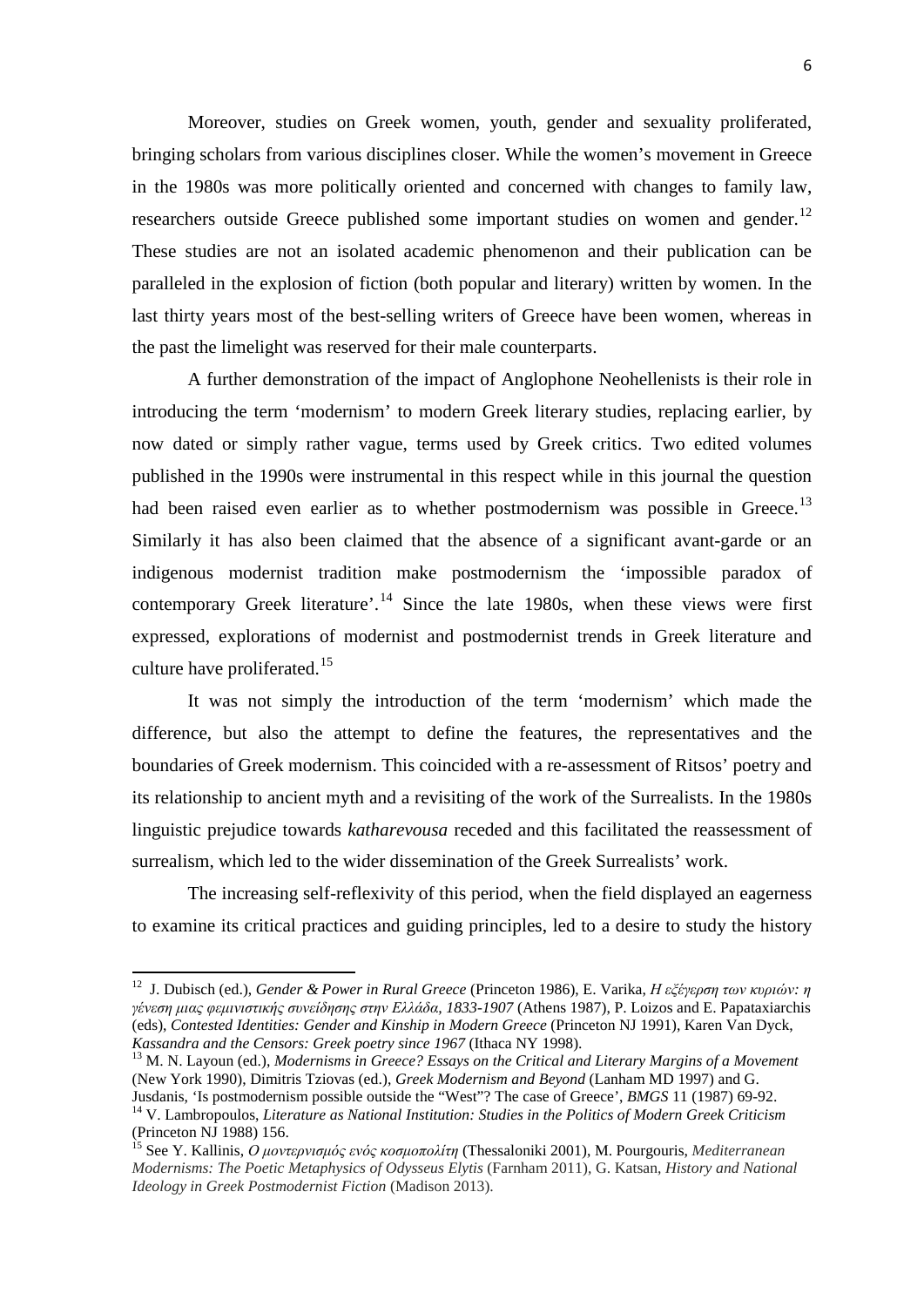of Greek criticism, the reception of texts and writers or the way literary trends had been developed in Greek literature. The transition from the concept of an all-embracing tradition to the eclecticism of the canon in the study of literature was due partly to a familiarity with developments in critical theory and partly to the rehabilitation of some writers who had emerged from obscurity, thus challenging existing literary hierarchies.

Attention turned to idiosyncratically experimental writers such as Melpo Axioti, Yannis Skarimbas and Nikos Gavriil Pentzikis who had been considered representatives of an alternative but overlooked version of Greek modernism. New editions of their work appeared and made them more widely accessible. The re-evaluation of these writers and the explosion in the production of fiction at the end of the twentieth century shifted the focus of scholarly interest from poetry to prose. Since the 1980s growing attention has also been paid to nineteenth-century prose fiction. A number of forgotten novels have been reprinted and the fictional production of the period has been re-assessed. Earlier views about the quality of these narratives have been reconsidered and this has led to a growing number of studies on nineteenth-century fiction. It might even be that the exploration of nineteenth-century popular fiction is related to the explosion of fiction at the end of the twentieth century and the emergence of new categories of fiction addressed to a wide range of readers.

The study of Greek fiction took off during this period and the attention paid to experimental narratives rocketed. While writers of fiction became increasingly interested in narrative techniques and metafictional practices, in poetry there was a return to traditional forms (e.g. the sonnet) and rhyming patterns, accompanied by studies on the versification used by Greek poets.<sup>[16](#page-7-0)</sup> Interaction in the arts also continued unabated, leading to new synergies. In the past it was poetry being set to music; in recent years we have seen a number of prose texts adapted for the stage as well as for the screen.

The international reputations of C. P. Cavafy and Nikos Kazantzakis were consolidated over the same period. English translations of Cavafy proliferated, while his unfinished poems (published in Greece in 1994) were published for the first time in English by Daniel Mendelsohn.<sup>[17](#page-7-1)</sup> More than any other poet Cavafy has continued to attract international interest and it is a matter of urgency that the vast amount of secondary material generated by his work (studies, translations, performances, exhibitions, events) be

<span id="page-7-0"></span><sup>16</sup> N. Vayenas (ed.), *Νεοελληνικά μετρικά* (Herakleion 1991) and *Η ελευθέρωση των μορφών: η ελληνική* 

<span id="page-7-1"></span>*ποίηση από τον έμμετρο στον ελεύθερο στίχο (1880-1940)* (Herakleion 1996). 17 C. P. Cavafy, *Complete Poems*, trans., with introduction and commentary, by D. Mendelsohn (New York 2009).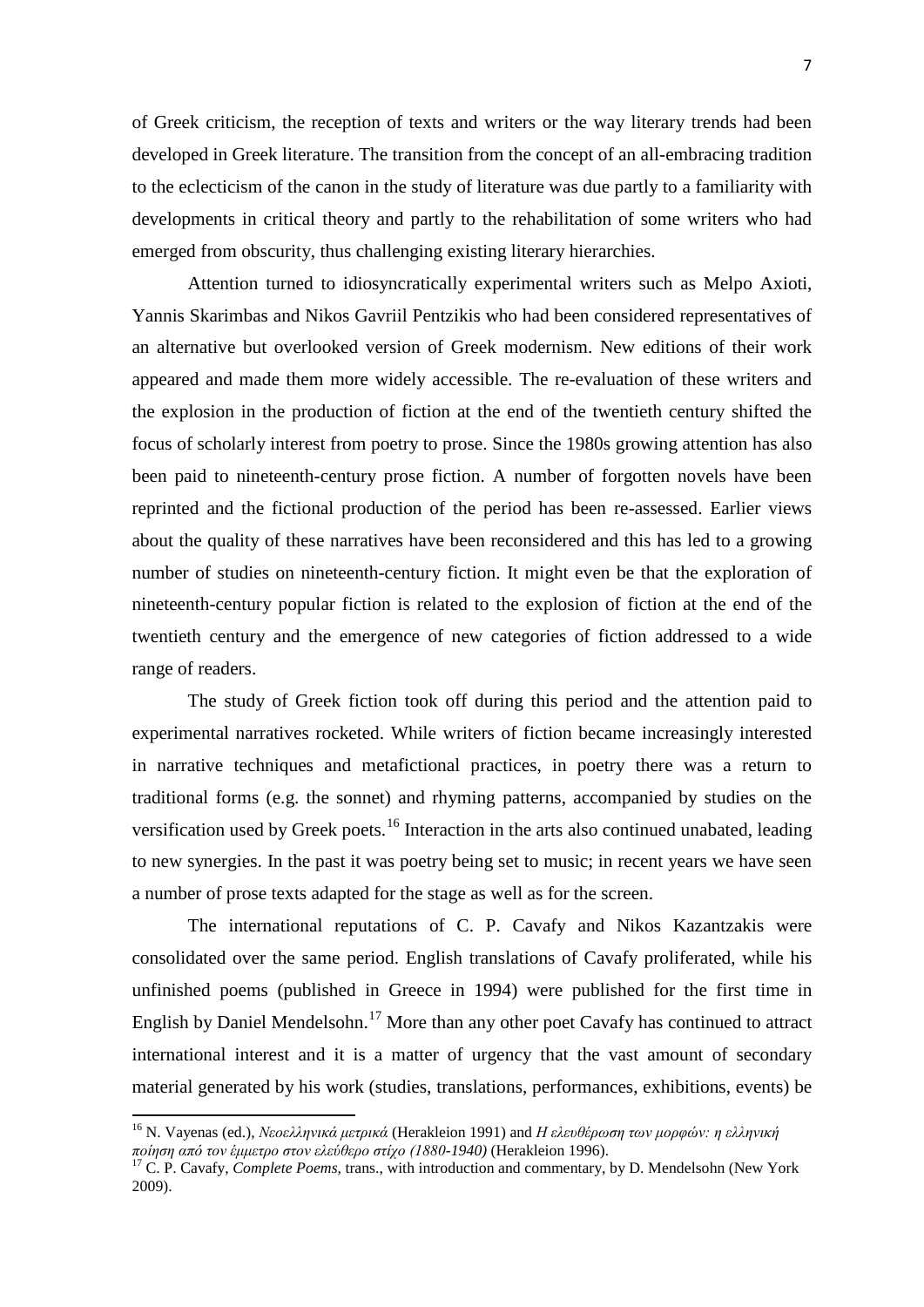collected and archived in one place for future research.<sup>[18](#page-8-0)</sup> Kazantzakis has also continued to be popular; he has attracted the attention of theologians and been read as a modernist and postmodernist.<sup>[19](#page-8-1)</sup> This coincided with a period of extroversion for modern Greek literature in the 1990s and early 2000s. A number of Greek novels were published in English translation (the most inaccessible market for writers not writing in English) and Greek literature was actively promoted at book fairs (e.g. Frankfurt 2001), literary festivals or other events in Europe and in the USA.<sup>[20](#page-8-2)</sup> Younger writers have also displayed a confident cosmopolitanism by setting their stories outside Greece and making an effort to compete on the international scene. Greece's entry into the eurozone and the staging of the Olympic Games in 2004 translated into a kind of cultural self-confidence which was soon to be shattered by the crisis.

Thanks primarily to Anglophone scholarship, two rather neglected genres, travel writing and biography, have attracted scholarly attention. Travel writing has been seen as reflecting the ambivalent position of Greece between Europe and the Orient, the idealized image of the country informed by antiquity and its harsh, modern reality. The study of travel writing offered the opportunity for a re-examination of the discourses of Hellenism and orientalism and challenged old stereotypes by bringing together women's writing, post-colonialism and classical reception. It also led to questioning earlier Greek approaches to travel writing defined in narrow literary terms. Topographies of Hellenism, imaginary geographies and studies on travellers to Greece opened up new avenues in

<span id="page-8-0"></span>Perhaps the purchase of Cavafy's archive by the Onassis Foundation offers an opportunity for the collection and the archiving of new material related to Cavafy's oeuvre. The Kazantzakis Museum in Myrtia (Crete) could also take a similar initiative for the work of Kazantzakis.

<span id="page-8-1"></span><sup>19</sup> D. J. N. Middleton, *Novel Theology: Nikos Kazantzakis's Encounter with Whiteheadian Process Theism* (Mason GA 2000), *Broken Hallelujah: Nikos Kazantzakis and Christian Theology* (Lanham MD 2007) and R. Beaton, *Ο Καζαντζάκης μοντερνιστής και μεταμοντέρνος* (Athens 2009). A new English translation of *Zorba the Greek: The Saint's Life of Alexis Zorba* by Peter Bien has recently been published (New York etc. 2014). Special mention should be made to Peter Bien's edition of *Selected Letters of Nikos Kazantzakis*

<span id="page-8-2"></span> $\frac{20}{20}$  Translation studies also developed during this period in Greece, and the translations of Greek literary texts in other languages have been collected and studied. See E. Stavropoulou, *Βιβλιογραφία μεταφράσεων νεοελληνικής λογοτεχνίας* (Athens 1986), D. M. L. Philippides, *[Census of Modern Greek Literature: Check](http://bham-primo.hosted.exlibrisgroup.com:1701/primo_library/libweb/action/display.do;jsessionid=8A6EE5138670B6C058F51146F36DA92E?tabs=detailsTab&ct=display&fn=search&doc=44BIR_ALEPH_DS000562780&indx=1&recIds=44BIR_ALEPH_DS000562780&recIdxs=0&elementId=0&renderMode=poppedOut&displayMode=full&frbrVersion=&dscnt=0&onCampus=false&shown_query=Dia+Philippides&query=any%2Ccontains%2CDia+Philippides&scp.scps=scope%3A%2844BIR_PDA1_DS%29%2Cscope%3A%2844BIR_ETH1_DS%29%2Cscope%3A%2844BIR_DR2_DS%29%2Cscope%3A%2844BIR_DR1_DS%29%2Cscope%3A%2844BIR_SFX_DS%29%2Cscope%3A%2844BIR_ML_DS%29%2Cscope%3A%2844BIR_RLIST_DS%29%2Cscope%3A%2844BIR_ALEPH_DS%29%2Cscope%3A%2844BIR_PURE_FT%29&tab=local&dstmp=1435180936812&dym=true&highlight=true&vl(98300991UI0)=any&search_scope=LSCOP_44BIR_ITL&displayField=title&bulkSize=10&vl(freeText0)=Dia%20Philippides&vid=44BIR_VU1&institution=44BIR)[list of English-language Sources Useful In The Study Of Modern Greek Literature \(1824-1987\)](http://bham-primo.hosted.exlibrisgroup.com:1701/primo_library/libweb/action/display.do;jsessionid=8A6EE5138670B6C058F51146F36DA92E?tabs=detailsTab&ct=display&fn=search&doc=44BIR_ALEPH_DS000562780&indx=1&recIds=44BIR_ALEPH_DS000562780&recIdxs=0&elementId=0&renderMode=poppedOut&displayMode=full&frbrVersion=&dscnt=0&onCampus=false&shown_query=Dia+Philippides&query=any%2Ccontains%2CDia+Philippides&scp.scps=scope%3A%2844BIR_PDA1_DS%29%2Cscope%3A%2844BIR_ETH1_DS%29%2Cscope%3A%2844BIR_DR2_DS%29%2Cscope%3A%2844BIR_DR1_DS%29%2Cscope%3A%2844BIR_SFX_DS%29%2Cscope%3A%2844BIR_ML_DS%29%2Cscope%3A%2844BIR_RLIST_DS%29%2Cscope%3A%2844BIR_ALEPH_DS%29%2Cscope%3A%2844BIR_PURE_FT%29&tab=local&dstmp=1435180936812&dym=true&highlight=true&vl(98300991UI0)=any&search_scope=LSCOP_44BIR_ITL&displayField=title&bulkSize=10&vl(freeText0)=Dia%20Philippides&vid=44BIR_VU1&institution=44BIR)* (New Haven CT 1990) and V. Vasileiadis (ed.), '*... γνώριμος και ξένος...' Η νεοελληνική λογοτεχνία σε άλλες γλώσσες* (Thessaloniki 2012).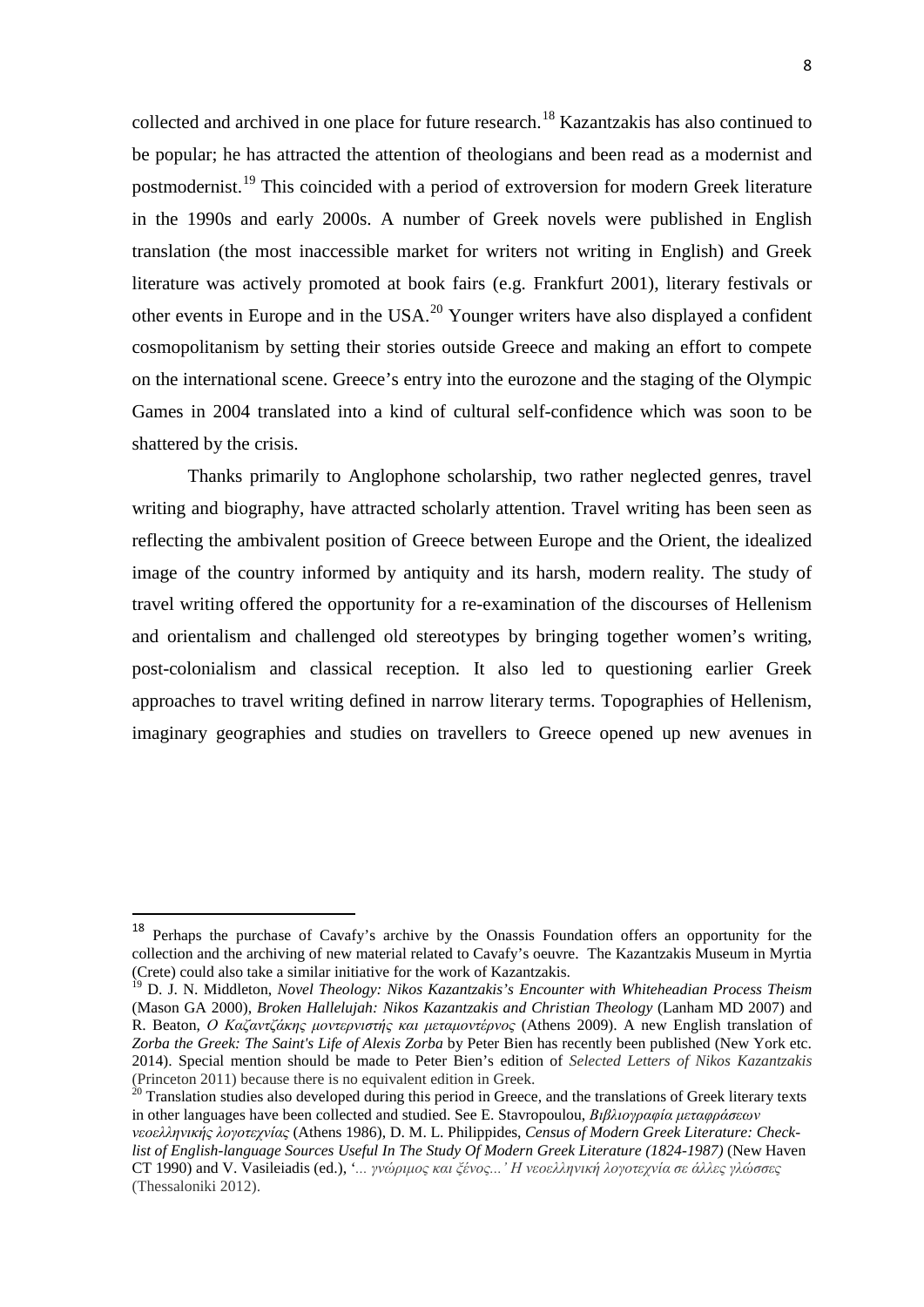Modern Greek scholarship for interdisciplinary connections and for participating in wider cultural and theoretical explorations. $^{21}$  $^{21}$  $^{21}$ 

A growing interest in biography, a genre that had never flourished or been much appreciated in Greece, is indeed a notable feature of the period. The demand for biographies (including translations of biographies) and biographical novels increased considerably in Greece. Although Greek scholars have not honed their skills in writing fully-fledged biographies and prefer biographical outlines of major poets (e.g. Kalvos, Cavafy and Karyotakis), the publication in English of biographies of Seferis and Kazantzakis and the reprinting of an earlier biography of Cavafy had considerable scholarly impact, while their Greek translations attracted wide readership.<sup>[22](#page-9-1)</sup>

During the crisis films such as *Dogtooth* (2009) by Yorgos Lanthimos received more international attention than any Greek novel had done in the last forty years, thus suggesting that Greek cinema and the study thereof rose to prominence after 2009. Though the films of Theo Angelopoulos had previously received international scholarly attention, it has been argued that 2009 was a turning point 'because it marks the beginning of both the crisis and the new international visibility of Greek cinema'.<sup>[23](#page-9-2)</sup> This growing academic interest in Greek cinema and visual culture<sup>[24](#page-9-3)</sup> is attested in the first history of Greek cinema in English, $^{25}$  $^{25}$  $^{25}$  an edited volume on Greek cinema,  $^{26}$  $^{26}$  $^{26}$  an international conference on contemporary Greek Film Cultures in London (July 2013) and the new *Journal of Greek Media & Culture* launched in 2015.

The decline in language learning in the UK and other Anglophone universities raises the question whether the study of Modern Greek will remain central to unlocking of the riches of culture.<sup>[27](#page-9-6)</sup> Modern Greek Studies might follow the example of Classics, where knowledge of Greek and Latin is no longer regarded as indispensable and the emphasis has

<span id="page-9-0"></span><sup>21</sup> A. Leontis, *Topographies of Hellenism* (Ithaca 1995), D. Wills, *The Mirror of Antiquity: 20th Century British Travellers In Greece* (Newcastle 2007), V. Kolocotroni and E. Mitsi (eds), *Women Writing Greece: Essays on Hellenism, Orientalism and Travel* (Amsterdam 2008) and D. Tziovas 'Indigenous foreigners: The Greek diaspora and travel writing (1880-1930)' in Tziovas (ed), *Greek Diaspora and Migration since 1700*,

<span id="page-9-1"></span><sup>157-75,</sup> C. Mahn, British Women's Travel to Greece, 1840–1914: Travels in the Palimpsest (Farnham 2012).<br><sup>22</sup> R. Beaton, George Seferis: Waiting for the Angel – A Biography (New Haven 2003), P. Bien, Kazantzakis: *Politics of the Spirit*, 2 vols (Princeton NJ 1989-2007) and R. Liddell, *Cavafy: A Critical Biography* (London 1974, repr. 2000).

<span id="page-9-2"></span><sup>&</sup>lt;sup>23</sup> L. Papadimitriou, 'Locating contemporary Greek film cultures: Past, present, future and the crisis', *Filmicon: Journal of Greek Film Studies* 2 (September 2014) 4.

<span id="page-9-3"></span><sup>24</sup> Phlip Carabott, Yannis Hamilakis & Eleni Papargyriou (eds), *Camera Graeca: Photographs, Narratives,* 

<span id="page-9-5"></span><span id="page-9-4"></span><sup>&</sup>lt;sup>25</sup> V. Karalis, *A History of Greek Cinema* (London 2012).<br><sup>26</sup> L. Papadimitriou and Y. Tzioumakis (eds), *Greek Cinema: Texts, Histories, Identities* (Bristol 2012).<br><sup>27</sup> D. Holton, 'Can Modern Greek survive in UK unive

<span id="page-9-6"></span><sup>2014) 32-3.</sup>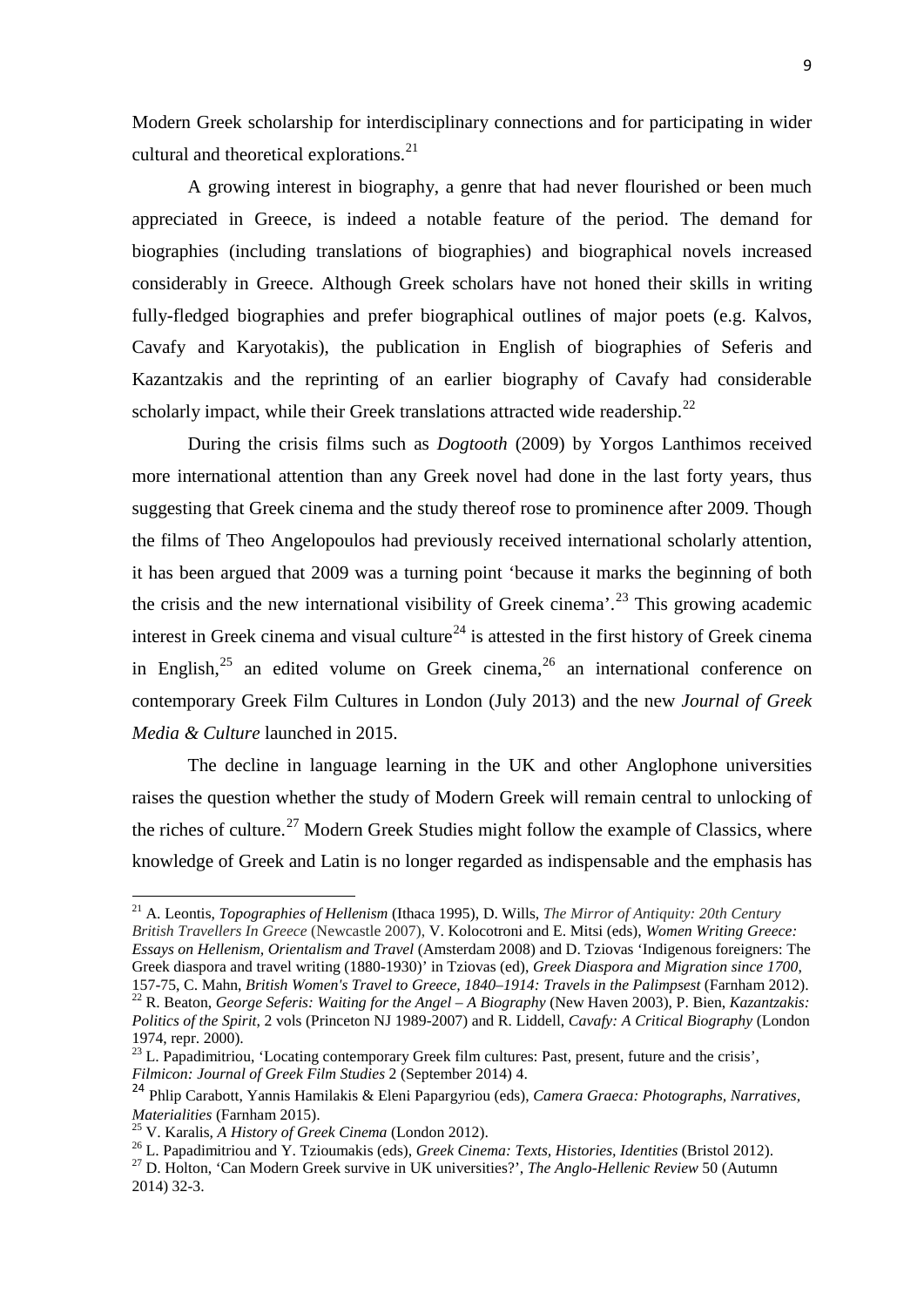shifted to history, culture and classical reception.<sup>[28](#page-10-0)</sup> Is it possible to envisage Modern Greek Studies without language as its core component, relying instead on translated texts, studies in English and the diversification of modules by including a wide range of interdisciplinary material? The discipline seems likely to move from Modern Greek Studies as we know it today to a range of diversified discourses and studies on Greece emerging from different areas of academia. Archaeologists, historians, political scientists, film, media and drama scholars have built up a corpus of studies on Greece which could help researchers to study the country or to include it in comparative studies without knowing Greek.

This in turn raises another question: what makes a subject 'trendy' and brings a country to scholarly attention? In the past it was its alluring traditionalism or 'orientalism' that made Greece a charming country in the eyes of foreign visitors and scholars, or else the image of a nation fighting against conquerors, invaders or oppressive regimes. Exoticism and resistance gave way to conflicts and crises, which helped to maintain Greece at the forefront of scholarly attention. For example, the disintegration of Yugoslavia brought the Balkans to the fore, the turbulent decade of the 1940s and the challenge of Europeanization produced a decent scholarly output, while the economic crisis in Greece has also generated a good deal of debate and numerous publications. The growth of studies on Greek-Turkish relations and Cyprus reinforce the view that areas of conflict foster academic scholarship and attract international interest.

Are conflicts and crises sufficient to make Modern Greek Studies attractive in the twentieth-first century? It seems that we are moving towards post-national and transcultural studies covering wider areas or themes across several countries rather than focusing on national cultures or histories. Broader themes or questions are given priority while secondary importance is assigned to case studies or paradigms in illustrating these themes and tackling the questions. Many Greek writers, publishers and officials have become increasingly aware of this when attending international book fairs, where it seems that international audiences are no longer interested in national literatures but rather in individual authors or genres (e.g. detective novels). Developments in the field of Classical

<span id="page-10-0"></span><sup>&</sup>lt;sup>28</sup> Quoting Gilbert Murray's injunction that it is the Greeks, not Greek, who are the true object of the humanist curriculum, Edith Hall in her Gaisford Lecture at the University of Oxford argues that Oxford and Cambridge should 'lead by example and offer challenging classics courses that do not fetishise grammar and consequently repel state-sector students who have been excited by reading classics in English'. Classical knowledge, she claims, should not be limited to reading competence in Latin and Greek, nor should classical civilization modules be treated as 'intellectual baby food' (E. Hall, 'Classics for the people – why we should learn from the ancient Greeks', *The Guardian*, 20 June 2015,

<http://www.theguardian.com/books/2015/jun/20/classics-for-the-people-ancient-greeks> (accessed 1 July 2015).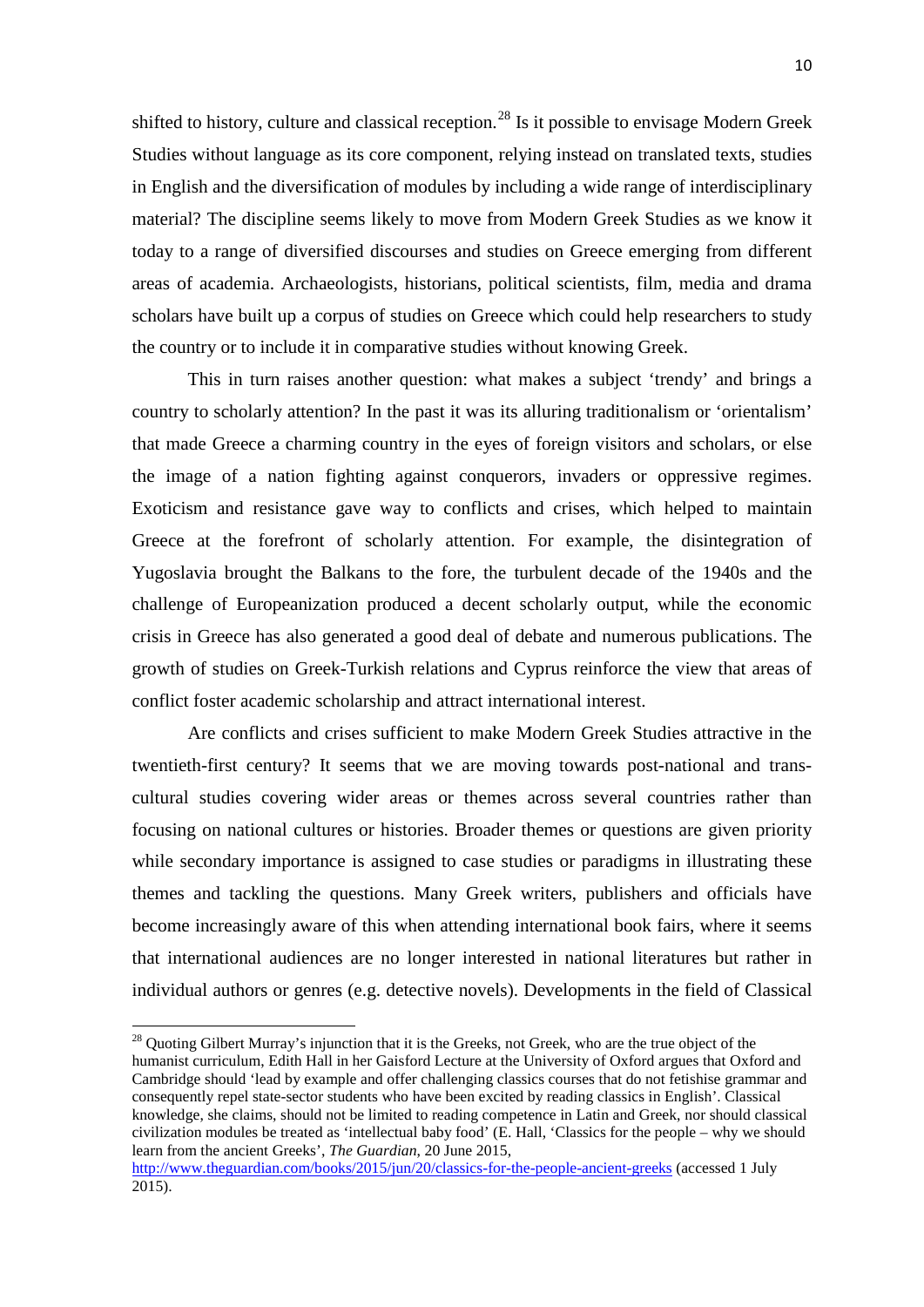Studies have been pointing in this direction for some time now, as separate Departments of Greek and Latin have merged under the title Classics or joined Ancient History and Archaeology. The transculturalism in Classical Studies has long questioned the earlier exclusive focus on Greece and Rome, and Egyptology is now considered a desirable addition to any Classics and Ancient History Department in the UK.<sup>[29](#page-11-0)</sup>

Recently Paschalis Kitromilides attempted a comparison between the study of Greece inside and outside the country, pointing to an asymmetry in academic synchronization. He argued that in Greece, especially since 1974, the field had made significant progress but that in international terms it remained marginal and 'uncanonized'.<sup>[30](#page-11-1)</sup> By 'canonization' he meant the attainment of authority among academics and escaping the syndrome of ethnic scholarship. Kitromilides tends to criticize Neohellenists outside Greece for being too preoccupied with theory and not engaging sufficiently with primary source materials. Though such criticism is not broadly applicable, it could be argued that canonization cannot be achieved simply by demonstrating the use of primary sources but must entail developing insights, tools and theoretical frameworks that are capable of attracting the attention of other scholars. Greece can become a 'serious paradigmatic case', not so much by displaying the scholarly use of archives and sources in Greek as by showing its relevance to other fields. Aspiring to place Modern Greek research within a wider framework and engage with wider issues often involves tentative generalizations, bold comparisons and risky abstractions.

As an example I would cite the influential study on the ideological function of Greek *ethographia* by the leading Italian Neohellenist Mario Vitti, which has been reprinted a number of times since its first publication in 1974.<sup>[31](#page-11-2)</sup> This study might now be considered dated and its findings problematic, partly because it did not carry out exhaustive research in the primary sources, yet it had a tremendous impact on the study of Greek fiction because it encouraged students and scholars to see the phenomenon of *ethographia* in broader terms and raise important questions. Though Vitti cannot be ranked among the supporters of literary theory, he was able to offer a perspective on a literary phenomenon and articulate a comprehensive approach that eluded his Greek colleagues at

<span id="page-11-0"></span> $29$  The future of Classics has also been debated over the same period. In this respect see P. Culham and L. Edmunds (eds), *Classics: A Discipline and Profession in Crisis?* (Lanham 1989) and M. Beard 'Do the

<span id="page-11-1"></span><sup>&</sup>lt;sup>30</sup> P. M. Kitromilides, 'Paradigm nation: the study of nationalism and the 'canonization' of Greece', in R. Beaton and D. Ricks (eds) *The Making of Modern Greece* (Farnham 2009) 21-31.

<span id="page-11-2"></span><sup>&</sup>lt;sup>31</sup> Μ. Vitti, Ιδεολογική λειτουργία της ελληνικής ηθογραφίας (Athens 1974; 2<sup>nd</sup> edn 1980, 3<sup>rd</sup> edn. 1991).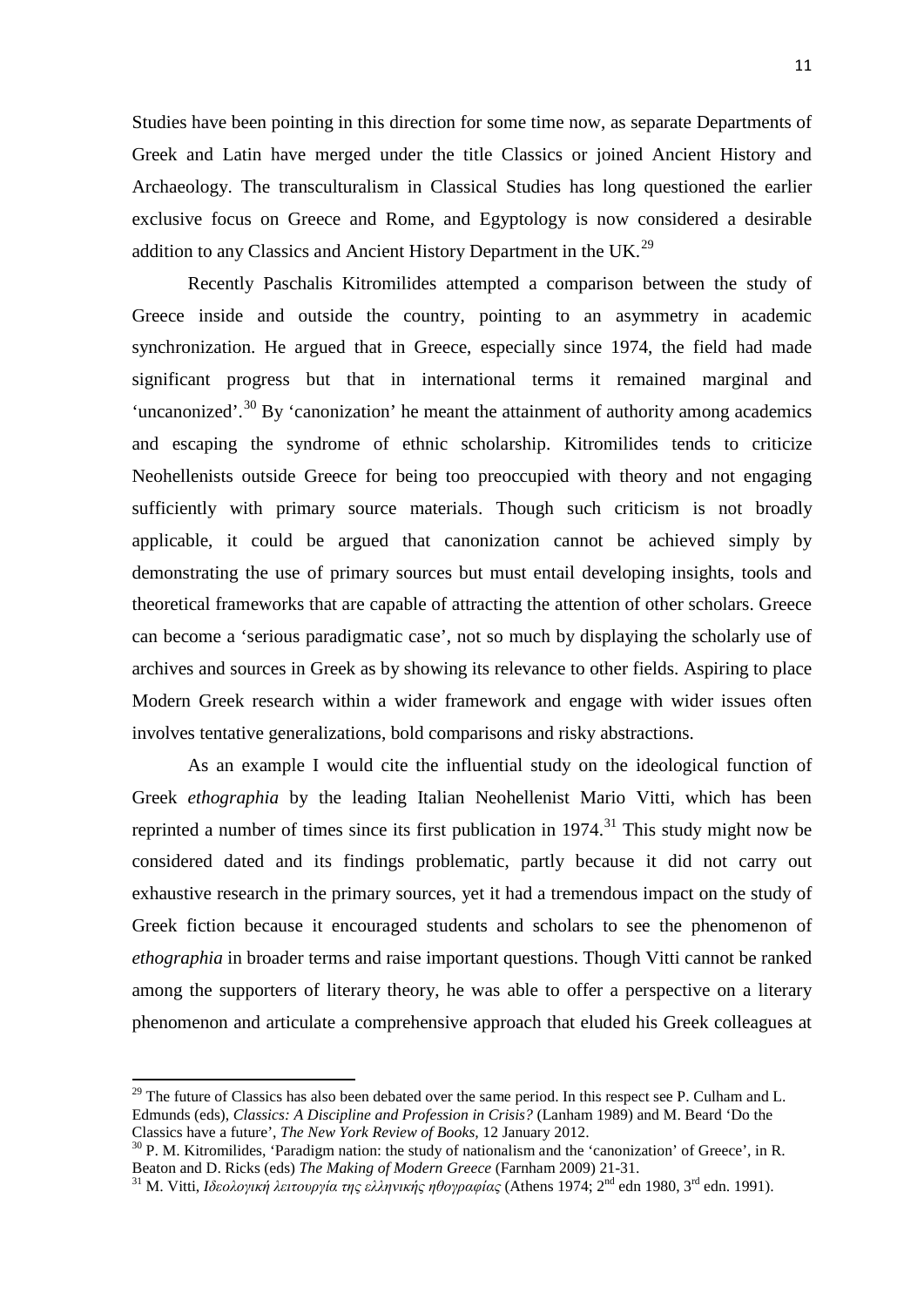that time. The same could be said about his book on the literary Generation of the 1930s.<sup>[32](#page-12-0)</sup> Thus a scholar from a different academic context was able to make us think differently and more broadly or comparatively about our field.

In the past a number of bright students and promising young scholars took their chances by studying Greek language, culture or history. Nowadays it is difficult to find such students who are prepared to risk their academic future and do research on marginal subject areas. As a result Modern Greek Studies is once again becoming the preserve of scholars originating from Greece or with a Greek background. What is gradually being lost is the perspective of those who approach Greece from a non-Greek academic or ethnic background and offer alternative, refreshing and often challenging views on Greek culture. Modern Greek Studies could end up being taught and researched by Greeks writing in English for an almost exclusively Greek audience. Research on Greece might now emanate from diverse disciplines or academic departments, but fewer non-Greeks, particularly in the Anglophone world, choose to carry out research on Greek topics. Though this may reflect a wider academic trend and the general malaise affecting many small subjects, it could nevertheless lead to the gradual decline of Modern Greek Studies as an independent discipline outside Greece and its transformation into a niche heritage subject.

The field of classical reception might provide new opportunities (though of course not the only ones) for bringing together Classical, Byzantine and Modern Greek Studies. Neohellenists could look for new ways of making Greece a paradigmatic case for the reception of antiquity, not simply as a source of Eurocentric values or cultural exceptionalism, but for the provision of a range of modern material or ideological uses of the classical past in conjunction with attitudes to other periods of the country's cultural history. Combined with the study of the perceptions of Byzantium and the Ottoman past, classical reception could be seen as a future opportunity and one way for Modern Greek Studies to take advantage of a growing field of research.<sup>[33](#page-12-1)</sup> It could also reconcile the older European pattern of housing Byzantine and Modern Greek Studies in the same academic unit with the American trend for Hellenic Studies programmes.

With the academic landscape rapidly changing, the main challenge for Modern Greek Studies is to demonstrate its relevance to areas of interdisciplinary research and secure its position within a broader academic context. However, the mantra of

<span id="page-12-1"></span><span id="page-12-0"></span><sup>&</sup>lt;sup>32</sup> M. Vitti, *Η Γενιά του Τριάντα: ιδεολογία και μορφή* (Athens 1977; 2<sup>nd</sup> edn 1997).<br><sup>33</sup> For a comparative understanding of what is going on in other disciplines a recent review of Ottoman Studies by V. H. Aksan ('What's up in Ottoman Studies', *Journal of the Ottoman and Turkish Studies Association* 1.1-2 (2014), 3-21) could be helpful.